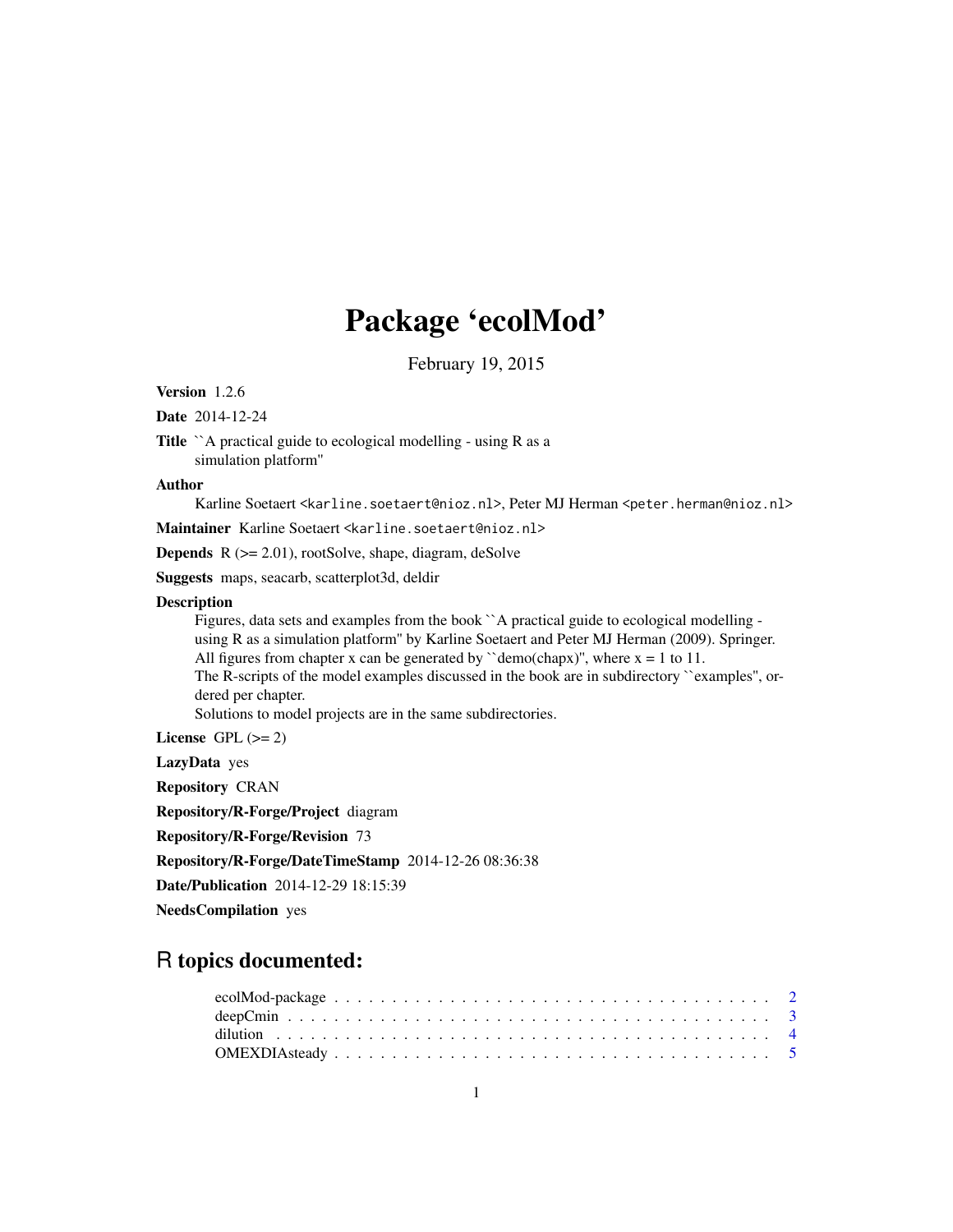# <span id="page-1-0"></span>2 ecolMod-package

| Index |  |  |  |  |  |  |  |  |  |  |  |  |  |  |  |  |  |  |  |  |  |
|-------|--|--|--|--|--|--|--|--|--|--|--|--|--|--|--|--|--|--|--|--|--|

ecolMod-package *A practical guide to ecological modelling - using R as a simulation platform*

# Description

Figures, data sets and examples from the book "A practical guide to ecological modelling - using R as a simulation platform" by Karline Soetaert and Peter MJ Herman (2009). Springer, 372 pp.

<http://www.springer.com/life+sciences/ecology/book/978-1-4020-8623-6>

All figures from chapter x can be generated by demo(chapx), where  $x = 1$  to 11.

The R-scripts of the model examples discussed in the book are in subdirectory "examples", ordered per chapter.

Solutions to model projects are in the same subdirectories.

# Details

| Package: ecolMod |                               |
|------------------|-------------------------------|
| Type:            | Package                       |
| Version:         | 1.2.3                         |
| Date:            | $2011 - 03 - 15$              |
| License:         | GNU Public License 2 or above |

#### Author(s)

Karline Soetaert (Maintainer) and Peter M.J. Herman

#### See Also

- [OMEXDIAsteady](#page-4-1) steady-state application of the OMEXDIA diagenetic model a fortran DLL
- [SCOC](#page-7-1) a Sediment Community Oxygen Consumption (SCOC) dataset
- [Zoogrowth](#page-9-1)a zooplankton growth dataset
- [deepCmin](#page-2-1) results of the calibration exercise from chapter 4.4.4
- [dilution](#page-3-1) Draws dilution culture setup
- [pricefit](#page-6-1) Pseudo-random search algorithm of Price (1997)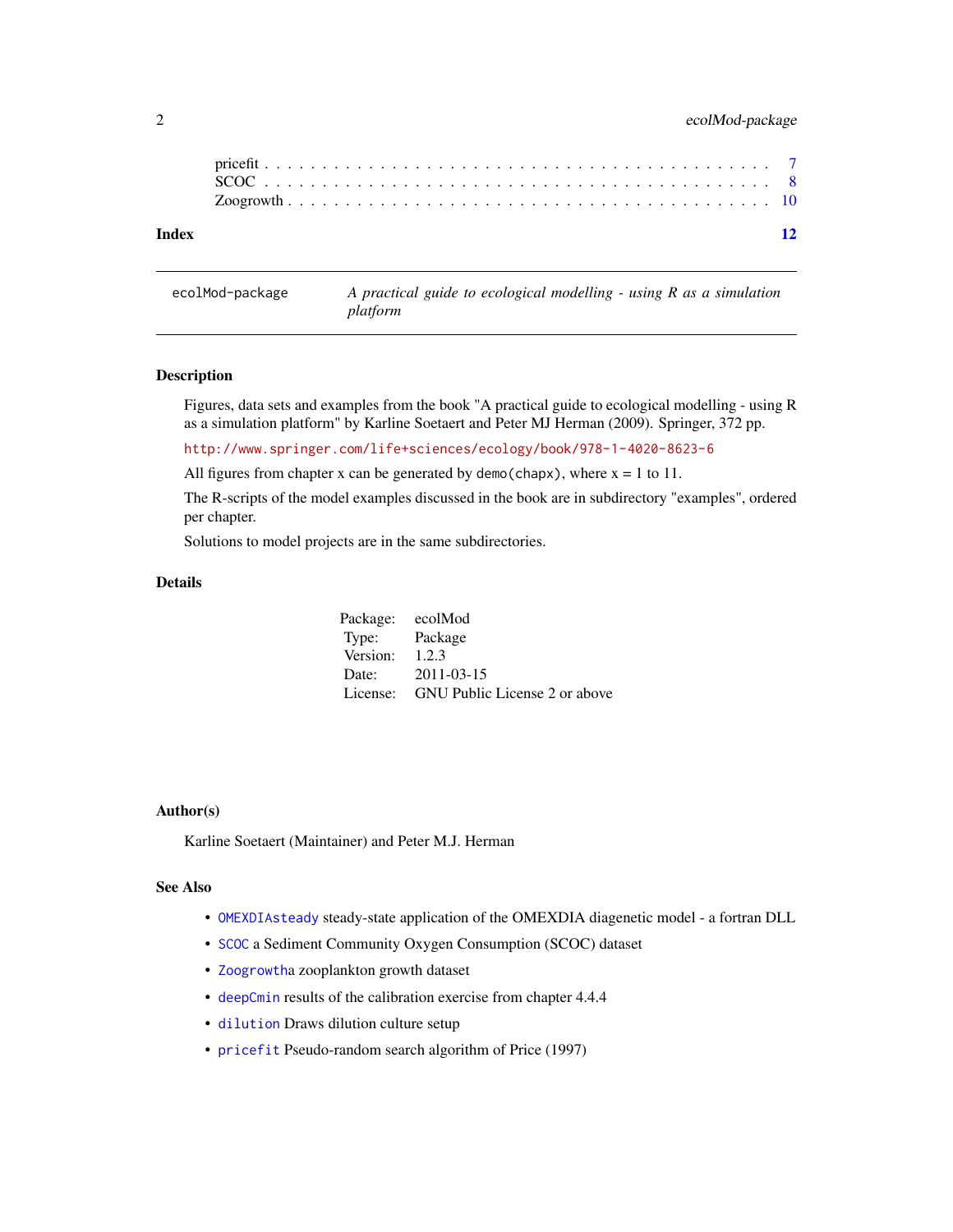#### <span id="page-2-0"></span>deepCmin 3

# Examples

```
## Not run:
## show examples (see respective help pages for details)
example(pricefit)
example(SCOC)
## run demos
demo("chap1") # chapter 1. Introduction
demo("chap2") # chapter 2. Model formulation
demo("chap3") # chapter 3. Spatial components and transport
demo("chap4") # chapter 4. Parameterisation
demo("chap5") # chapter 5. Model solution - analytical methods
demo("chap6") # chapter 6. Model solution - numerical methods
demo("chap7") # chapter 7. Stability and steady-state
demo("chap8") # chapter 8. Multiple time scales and equilibrium processes
demo("chap9") # chapter 9. Discrete time models
demo("chap10") # chapter 10. Dynamic programming
demo("chap11") # chapter 11. Testing and validating the model
## open the directory with source code of demos
browseURL(paste(system.file(package="ecolMod"), "/demo", sep=""))
## open the directory with book examples
browseURL(paste(system.file(package="ecolMod"), "/doc/examples", sep=""))
## ecolMod vignette:
vignette("ecolMod")
## End(Not run)
```
<span id="page-2-1"></span>deepCmin *results of the calibration exercise from chapter 4.4.4*

#### Description

This datafile contains output from the calibration exercise from chapter 4.4.4. They are: vectors kseries, multser vector outcost matrices optpar, optpar20, optpar25

# Usage

deepCmin

# Author(s)

Karline Soetaert <karline.soetaert@nioz.nl>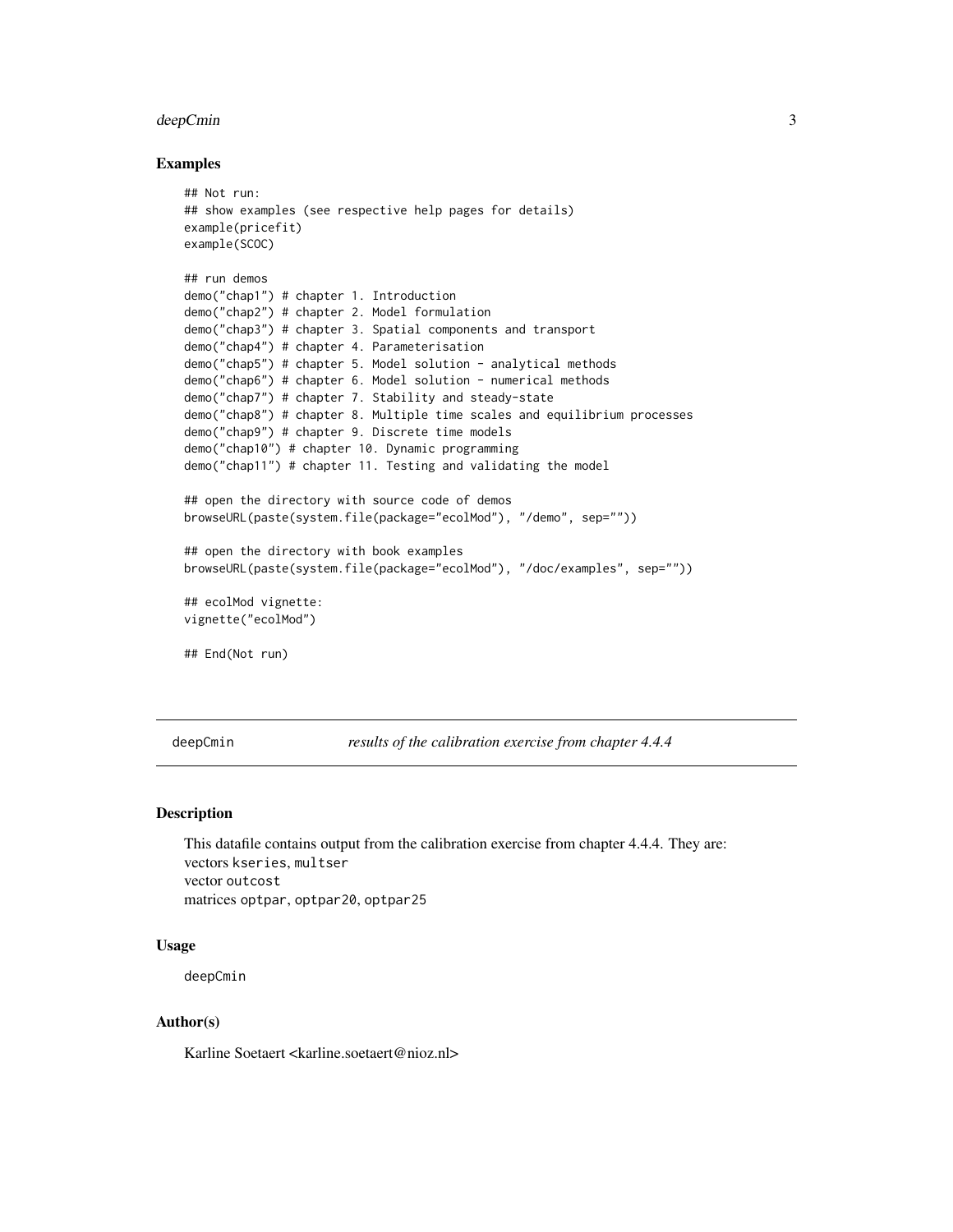# Examples

```
pgr <- gray.colors(n = 25, start = 0.95, end = 0.0)
with (deepCmin,
filled.contour(x = multser, y = kseries, z = outcost,
   ylab = "k (\text{day})", xlab = "multiplication factor (-)",
  main = "Model cost landscape", col = pgr, nlevels = 25,
  plot.axes = {
     axis(1); axis(2);points(optpar20$poppar[, 2], optpar20$poppar[, 1], pch = "o", cex = .5);points(optpar25$poppar[, 2], optpar25$poppar[, 1], pch = "+'', cex = 1);points(optpar$par[2], optpar$par[1], pch = 16, cex = 2)
   }
)
)
```
<span id="page-3-1"></span>dilution *Draws dilution culture setup*

# Description

Draws the framework of a dilution culture. Used as a template to plot the flow diagrams for dilutiontype models, where there is a continuous inflow of medium from a vessel into a well-stirred tank (the culture vessel). The volume in the culture tank stays constant.

# Usage

dilution(main =  $c("", "")$ , int = "")

# Arguments

| main | main text, consiting of two strings, positioned above medium vessel (1st string)<br>and culture vessel (2nd string) of dilution diagram plot |
|------|----------------------------------------------------------------------------------------------------------------------------------------------|
| int  | text above the dripping outlets                                                                                                              |

# Value

a list containing:

| p1 | two-valued vector with the x-y positions of the middle of the (large) culture<br>vessel |
|----|-----------------------------------------------------------------------------------------|
| p2 | two-valued vector with the x-y positions of the middle of the (small) medium<br>vessel  |

# Author(s)

Karline Soetaert <karline.soetaert@nioz.nl>

<span id="page-3-0"></span>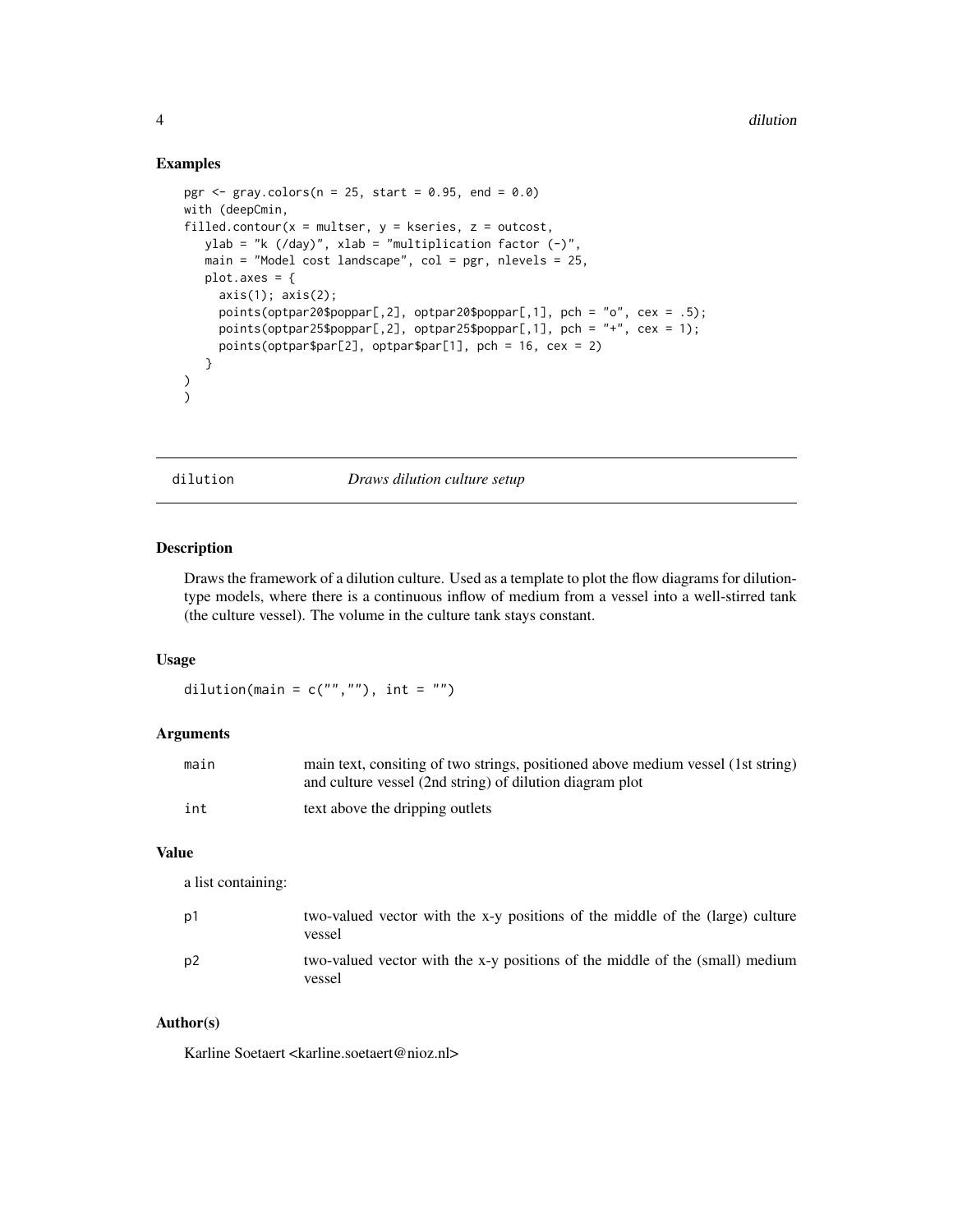# <span id="page-4-0"></span>OMEXDIAsteady 5

# Examples

```
par(max = c(0, 0, 0, 0))dd \le dilution(main = c("Stock", "Stirred tank"), int = "Flow, Q")
text(dd$p2[1], dd$p2[2], "Ain", font = 2)
text(dd$p1[1], dd$p1[2]+0.03, "Volume V", font = 2)
text(dd$p1[1], dd$p1[2]-0.03, "[A]", font = 2)
```
<span id="page-4-1"></span>

| OMEXDIAsteady | steady-state application of the OMEXDIA diagenetic model - fortran |  |
|---------------|--------------------------------------------------------------------|--|
|               | DLL                                                                |  |

# Description

A 1-D model of Carbon, nitrogen and oxygen diagenesis in a marine sediment. The model describes six state variables, in 100 layers:

- 2 fractions of organic carbon (FDET,SDET): fast and slow decaying, solid substance
- Oxygen (O2), dissolved substance
- Nitrate (NO3), dissolved substance
- Ammonium (NH3), dissolved substance
- Oxygen demand unit (ODU), dissolved substance, as lump sum of all reduced substances other than ammonium

See Soetaert et al., 1996 for further details of the model.

This is a simplified version of the OMEXDIA model, added just to create a figure in the book. A more complete version will be published in a separate R-package that will deal with reactive transport modelling in R.

The name of this package is not yet decided upon.

# Usage

OMEXDIAsteady()

# Details

The model application just estimates the steady-state condition of the OMEXDIA model, the parameter values are such that there is almost no overlap between the oxic and anoxic zone of the sediment.

For efficiency reasons, the OMEXDIA diagenetic model was written in Fortran, and this code linked to the package.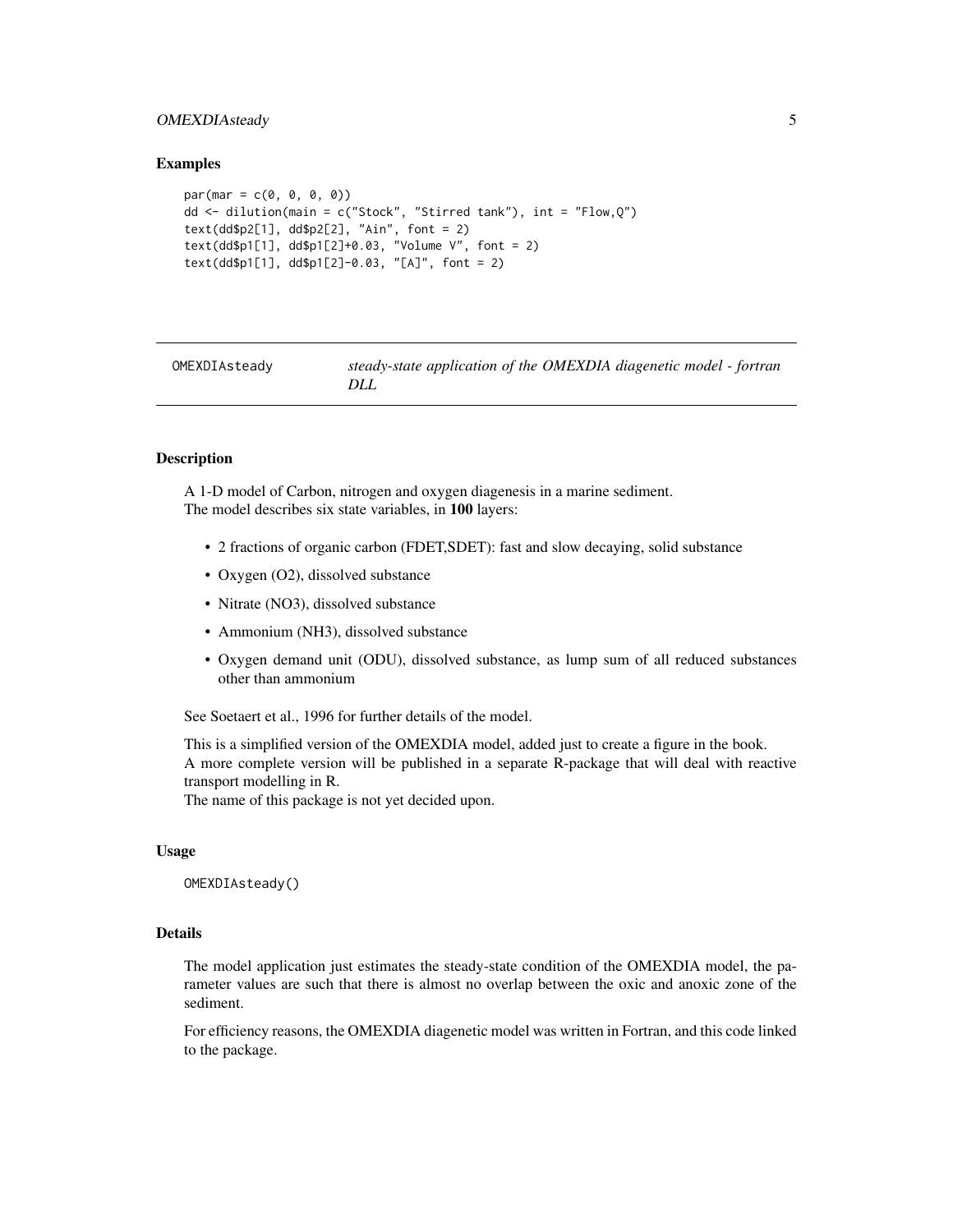# Value

a list containing:

| steady | The steady-state condition of the state variables, a vector containing steady-state<br>concentrations of FDET(0-100), SDET(101-200), O2 (201-300), NO3 (301-<br>400), NH3 (401-500) and ODU (501-600) |
|--------|-------------------------------------------------------------------------------------------------------------------------------------------------------------------------------------------------------|
| precis | the precision of the steady-state solution                                                                                                                                                            |
| Solved | a logical, TRUE when steady-state has been reached                                                                                                                                                    |

# Author(s)

Karline Soetaert <karline.soetaert@nioz.nl>

# References

Soetaert K, PMJ Herman and JJ Middelburg, 1996a. A model of early diagenetic processes from the shelf to abyssal depths. Geochimica Cosmochimica Acta, 60(6):1019-1040.

Soetaert K, PMJ Herman and JJ Middelburg, 1996b. Dynamic response of deep-sea sediments to seasonal variation: a model. Limnol. Oceanogr. 41(8): 1651-1668.

#### Examples

```
N <- 100
Depth \leq seq(0.05, by = 0.1, len = 100)
out <- OMEXDIAsteady()
# Steady-state concentrations in sediment
CONC <- out$steady
FDET \leq CONC[1:N]SDET \le CONC[(N+1) : (2*N)]
O2 <- CONC[(2*N+1):(3*N)]
NO3 <- CONC[(3*N+1):(4*N)]
NH3 <- CONC[(4*N+1):(5*N)]
ODU <- CONC[(5*N+1):(6*N)]
TOC <- (FDET+SDET)*1200/10^9/2.5 # % organic carbon (excess)
par(mfrow=c(2, 2))
plot(TOC, Depth, ylim = c(10, 0), xlab = "procent", main = "TOC",
       type = "l", lwd=2)plot(02, Depth, ylim = c(10, 0), xlab = "mmol/m3", main = "02",type = "l", lwd = 2)plot(NO3, Depth, ylim = c(10, 0), xlab = "mmol/m3", main = "NO3",
       type = "l", lwd = 2)plot(NH3, Depth, ylim = c(10, 0), xlab = "mmol/m3", main = "NH3",
       type = "1", 1wd = 2)
```
mtext(outer=TRUE,side=3,line=-2,cex=1.5,"OMEXDIAmodel")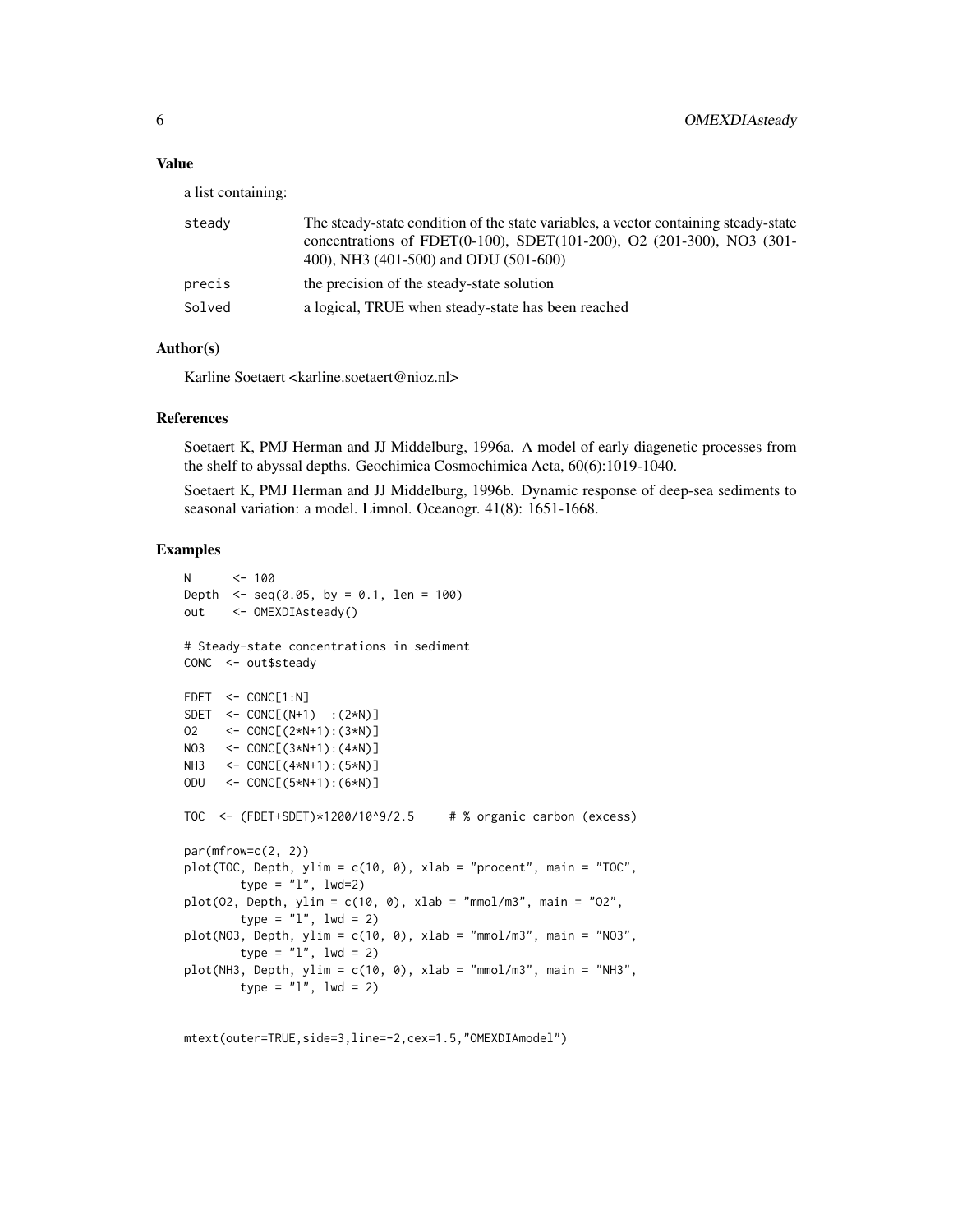<span id="page-6-1"></span><span id="page-6-0"></span>

# Description

Pseudo-random search algorithm of Price (1997). Used in the book as an example of a randombased fitting technique, and as an example of how to create a function in R.

# Usage

```
pricefit(par, minpar = rep(-1e8, length(par)),
         maxpar = rep(1e8, length(par)), func,
         npop = max(5*length(par),50),
         numiter =10000, centroid = 3, varleft = 1e-8,...)
```
# Arguments

| par      | initial values of the parameters to be optimised                                                                                                                                                                    |
|----------|---------------------------------------------------------------------------------------------------------------------------------------------------------------------------------------------------------------------|
| minpar   | minimal values of the parameters to be optimised                                                                                                                                                                    |
| maxpar   | maximal values of the parameters to be optimised                                                                                                                                                                    |
| func     | function to be minimised, its first argument should bw the vector of parameters<br>over which minimization is to take place. It should return a scalar result, the<br>model cost, e.g the sum of squared residuals. |
| npop     | number of elements in population                                                                                                                                                                                    |
| numiter  | number of iterations to be performed. Defaults to 10000. There is no other<br>stopping criterion.                                                                                                                   |
| centroid | number of elements from which to estimate new parameter vector                                                                                                                                                      |
| varleft  | relative variation remaining; if below this value algorithm stops                                                                                                                                                   |
| $\cdot$  | arguments passed to funtion func                                                                                                                                                                                    |

# Details

see the book of Soetaert and Herman for a description of the algorithm AND for a line to line explanation of the function code.

# Value

a list containing:

| par     | the optimised parameter values                                                                                       |
|---------|----------------------------------------------------------------------------------------------------------------------|
| cost    | the model cost, or function evaluation associated to the optimised parameter<br>values, <i>i.e.</i> the minimal cost |
| poppar  | all parameter vectors remaining in the population, matrix of dimension (npop,length(par))                            |
| popcost | model costs associated with all population parameter vectors, vector of length<br>npop                               |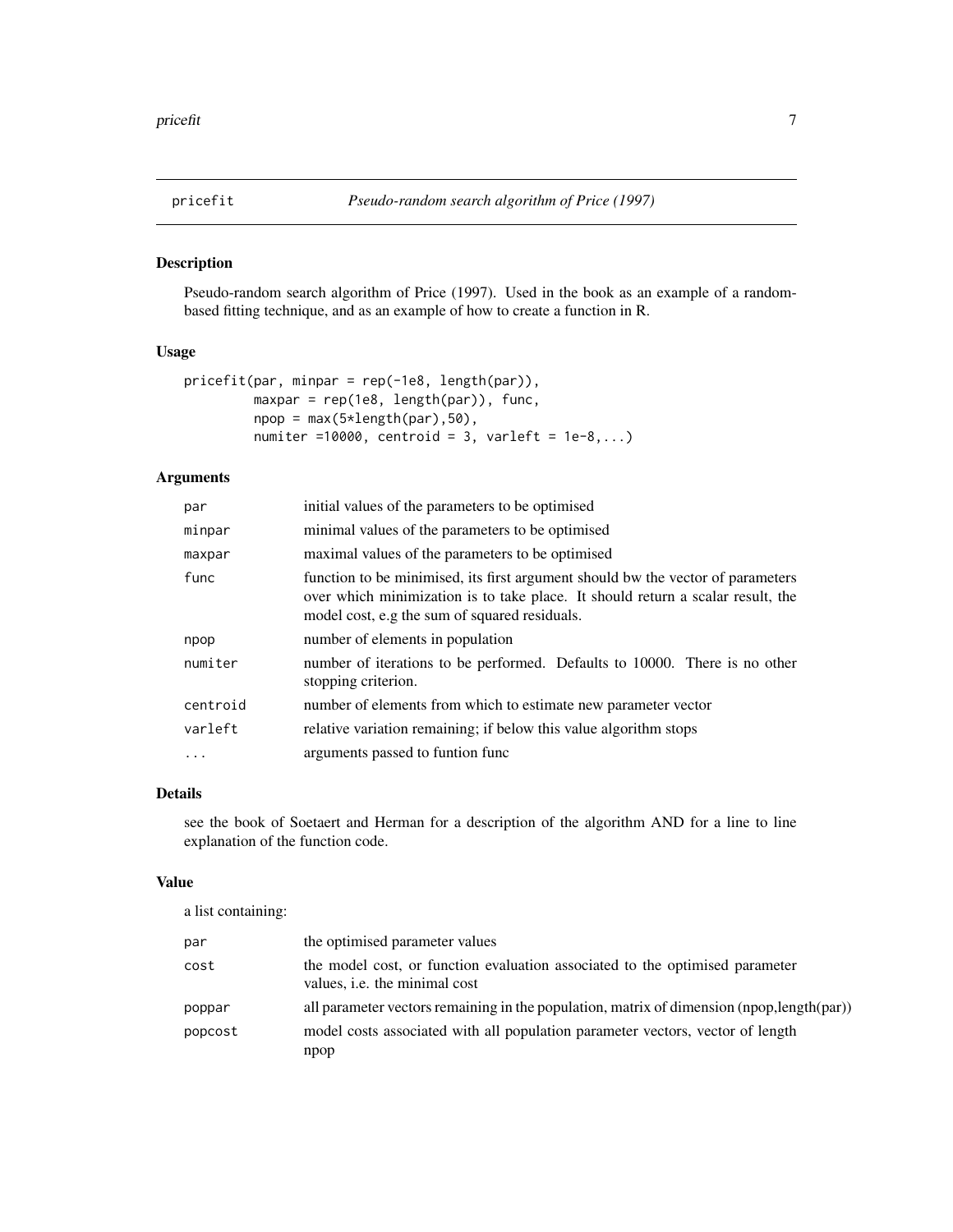# <span id="page-7-0"></span>Author(s)

Karline Soetaert <karline.soetaert@nioz.nl>

# References

Soetaert, K. and P.M.J. Herman, 2009. A Practical Guide to Ecological Modelling. Using R as a Simulation Platform. Springer, 372 pp.

Price, W.L., 1977. A controlled random search procedure for global optimisation. The Computer Journal, 20: 367-370.

# See Also

[optim](#page-0-0) the R default.

# Examples

pricefit # will display the code

```
amp <- 6
period <- 5
phase <-0.5x \leftarrow runif(20)*13y \le -\text{amp} \cdot \text{sin}(2 \cdot \text{pi} \cdot \text{x}/\text{period} + \text{phase}) + \text{rnorm}(20, \text{ mean } = 0, \text{ sd } = 0.05)plot(x, y, pch = 16)cost <- function(par) sum((par[1]*sin(2*pi*x/par[2]+par[3])-y)^2)
p1 \leq - optim(par = c(amplitude = 1, phase = 1, period = 1), cost)
p2 \leq - optim(par = c(amplitude = 1, phase = 1, period = 1), cost,
             method = "SANN")
p3 \le- pricefit(par = c(amplitude = 1, phase = 1, period = 1),
             minpar = c(0, 1e-8, 0), maxpar = c(100, 2*pi, 100),
             func = cost, numiter = 3000)
curve(p1$par[1]*sin(2*pi*x/p1$par[2] + p1$par[3]), lty = 2, add = TRUE)
curve(p2$par[1]*sin(2*pi*x/p2$par[2] + p2$par[3]), lty = 3, add = TRUE)
curve(p3$par[1]*sin(2*pi*x/p3$par[2] + p3$par[3]), lty = 1, add = TRUE)
legend ("bottomright", lty = c(1, 2, 3),
         c("Price", "Mathematical", "Simulated annealing"))
```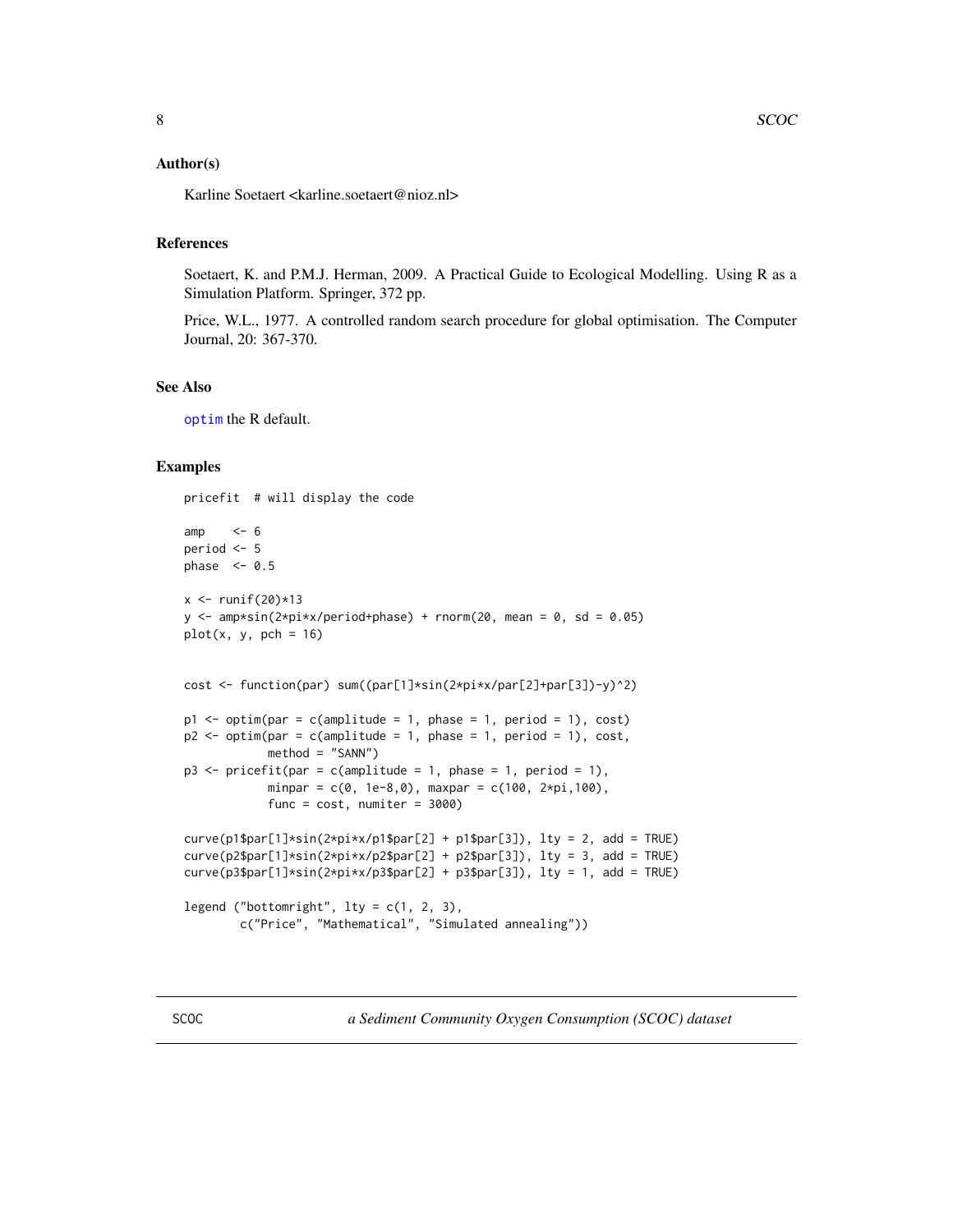# <span id="page-8-0"></span> $SCOC$  9

# Description

This literature dataset, compiled by Andersson et al. (2004) contains 584 measurements of sediment community oxygen consumption rates, as a function of water depth, and performed in deep-water sediments, either by in situ incubations or via modelling of oxygen microprofiles.

It is used in the book to demonstrate how one can obtain order-of-magnitude estimates of model parameters (i.c. sediment oxygen consumption rate, a measure of deposition flux) by performing log-log regression with water depth.

#### Usage

SCOC

# Format

a dataframe with 584 rows, and with following columns: Depth.m, the water depth at which the measurement was performed. SCOC.mmol/m2/d, the oxygen consumption rate of the sediment, [mmolO2/m2/d]

#### Author(s)

Karline Soetaert <karline.soetaert@nioz.nl>

# References

Andersson, H., Wijsman, J., Herman, P., Middelburg, J., Soetaert, K., Heip, C., 2004. Respiration patterns in the deep ocean. Geophysical Research Letters 31, LO3304.

#### See Also

[Zoogrowth](#page-9-1), a dataset containing zooplankton maximal growth rates see the paper of Andersson et al. for a description of the original literature sources of this dataset

# Examples

```
plot(SCOC[, 1], SOC[, 2], log = "xy", xlab = "water depth, m",ylab = "", main = "SCOC, mmol O2/m2/d", pch = 16,
     xaxt = "n", yaxt = "n", cex.main = 1)
axis(1, at = c(0.5, 5, 50, 500, 5000),labels = c("0.5", "5", "50", "500", "5000")axis(2, at = c(0.1, 1, 10, 100),labels = c("0.1", "1", "10", "100"))
11 \leftarrow \text{lm(log}(\text{SCOC}[,2]) \sim \text{log}(\text{SCOC}[,1]))rr <- summary(ll)$r.squared
A \leq exp(coef(11)[1])
B <- (coef(ll)[2])
curve(A*x^B, add = TRUE, lwd = 2)AA <- round(A*100)/100
BB <- round(B*100)/100
```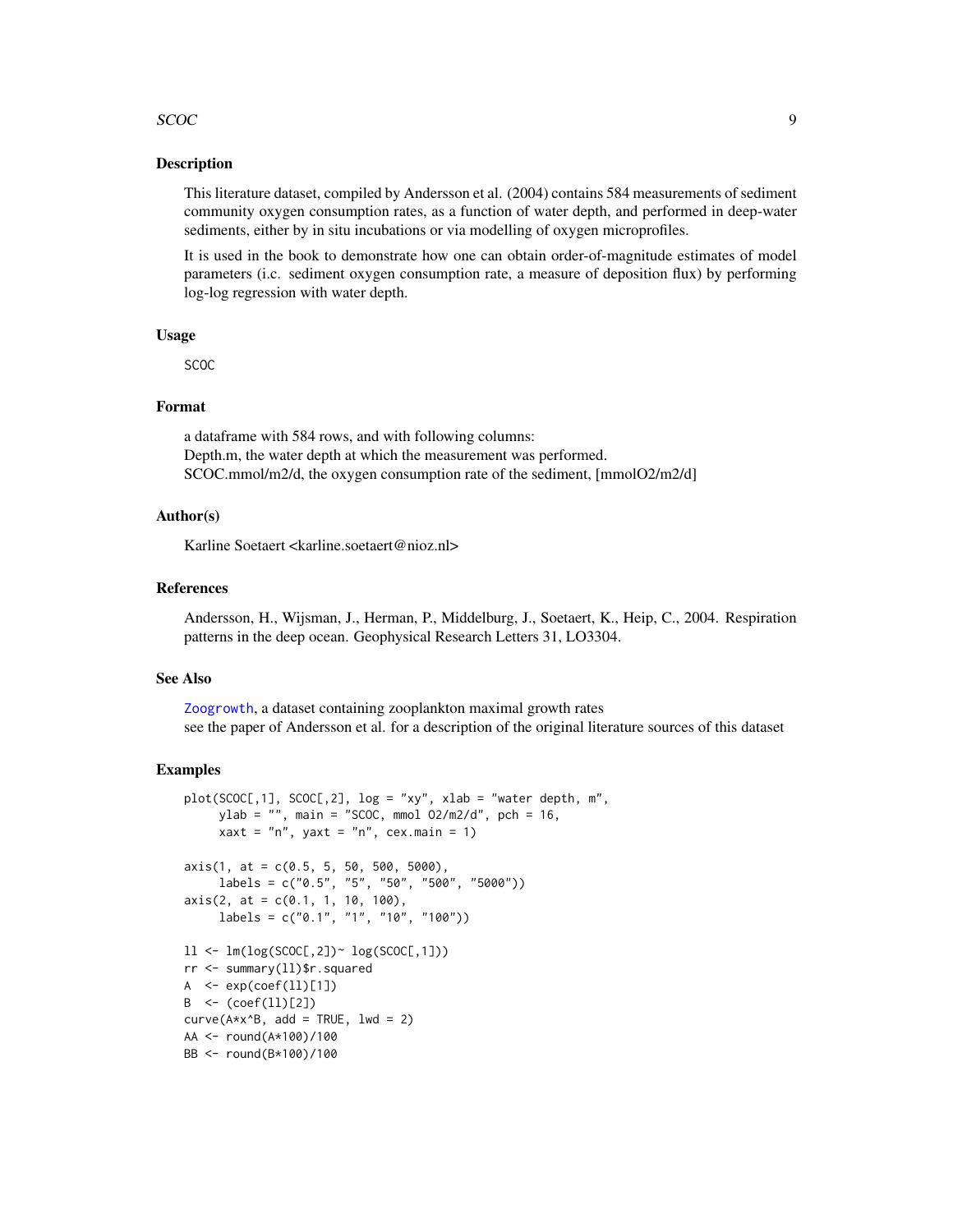```
expr <- substitute(y==A*x^B, list(A=AA,B=BB))
text(1, .1, \text{expr}, \text{adj} = 0)expr2 <- substitute(r^2==rr, list(rr=round(rr*100)/100))
text(1, 0.04, expr2, adj = 0)
```
<span id="page-9-1"></span>Zoogrowth *a zooplankton growth dataset*

# **Description**

This literature dataset, compiled by Hansen et al. (1997) contains 84 measurements of maximal growth rates as a function of organism volume and temperature for various species of zooplankton. The maximal growth rates were obtained from laboratory experiments.

It is used in the book to demonstrate how one can obtain order-of-magnitude estimates of model parameters (i.c. maximal growth) via allometric relations, i.e. by performing log-log regression of organism rates versus size.

#### Usage

Zoogrowth

#### Format

a dataframe with 84 rows, and with following columns: Volume.um3, the volume in [um 3]. Mumax.hr, the maximal growht rate, [/hour] Species, the name of reared zooplankton species Temp.dgC, the rearing temperature, [dg C] Group, the systematic group to which the organism belongs, one of Nanoflagellate, Dinoflagellate, Ciliate, Rotifer, Meroplankton, Copepod

# Author(s)

Karline Soetaert <karline.soetaert@nioz.nl>

# References

Hansen PJ, Bjornsen PK, Hansen BW, 1997. Zooplankton grazing and growth: Scaling within the 2-2,000-mu m body size range. Limnology and Oceanograpy 42: 687-704.

# See Also

[SCOC](#page-7-1), a dataset containing sediment community oxygen consumption rates see the paper of Hansen et al. 1997 for a description of the original literature sources of this dataset

<span id="page-9-0"></span>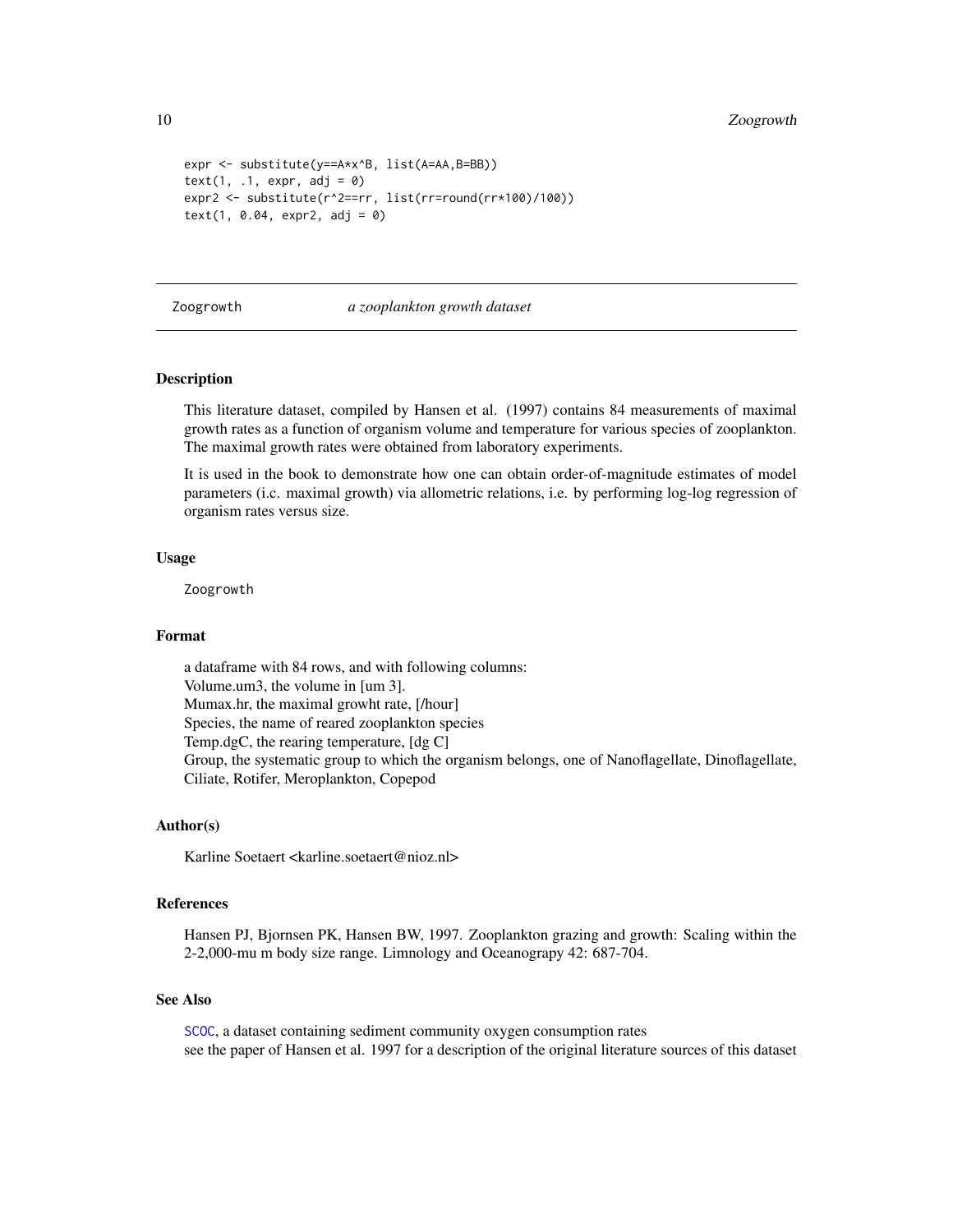# Zoogrowth 11

# Examples

```
ii <- which(Zoogrowth[ ,2]>0)
plot(Zoogrowth[ii, 1], Zoogrowth[ii, 2], log = "xy",
     xlab = "zooplankton volume, micrometer \land 3", ylab = "",
     main = "maximal growth rate, /hr", pch = 16, cex.main = 1)
ll <- lm(log(Zoogrowth[ii,2])~ log(Zoogrowth[ii,1]))
rr <- summary(ll)$r.squared
A \leq exp(coef(11)[1])
B <- (coef(ll)[2])
curve(A*x^nB, add = TRUE, lwd = 2)AA <- round(A*100)/100
BB <- round(B*100)/100
expr <- substitute(y==A*x^B, list(A=AA,B=BB))
text(100, .0035, expr, adj = 0)
expr2 <- substitute(r^2==rr, list(rr=round(rr*100)/100))
text(100, 0.002, expr2, adj = 0)
```